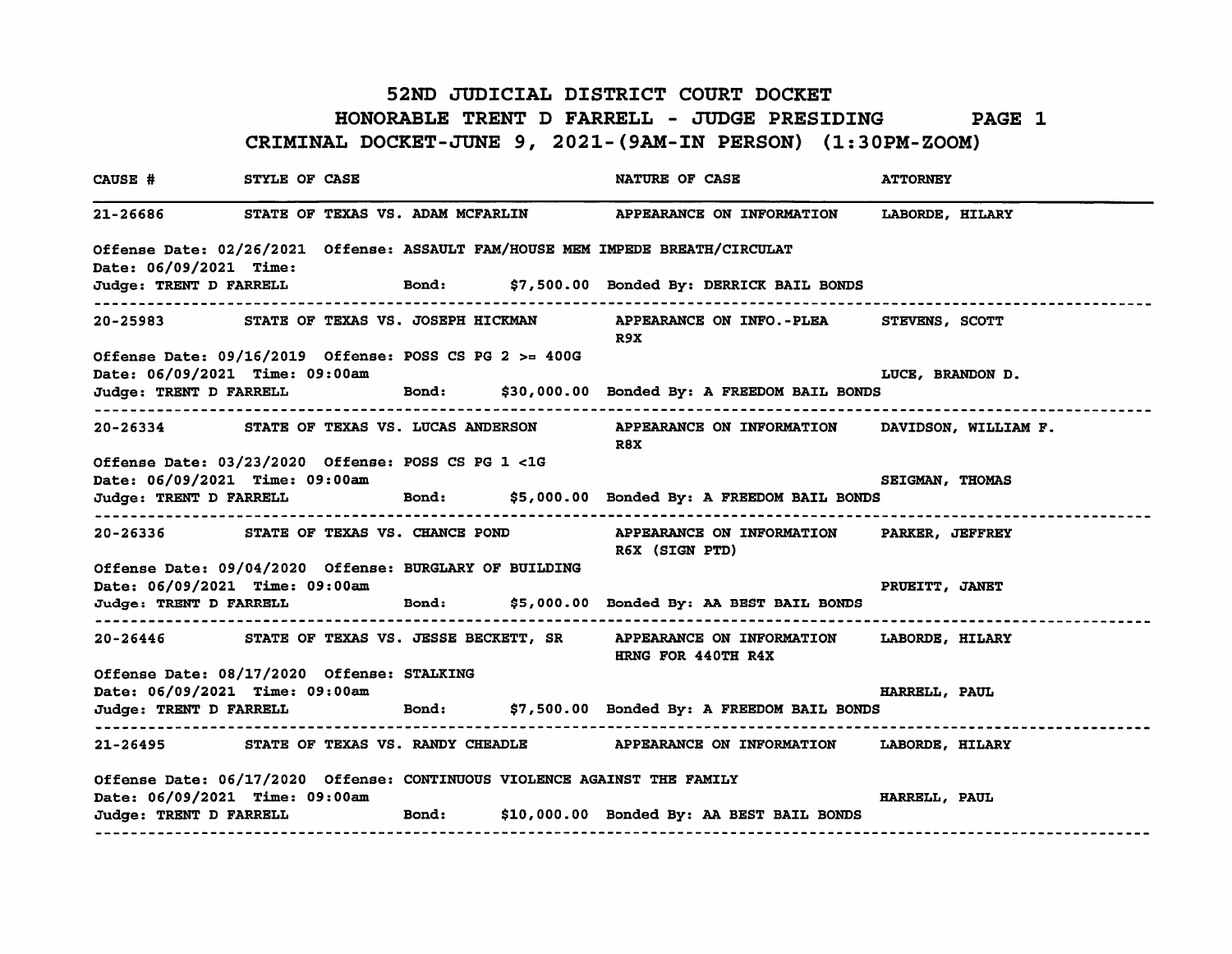#### 52ND JUDICIAL DISTRICT COURT DOCKET HONORABLE TRENT D FARRELL - JUDGE PRESIDING PAGE 2 CRIMINAL DOCKET-JUNE 9, 2021-(9AM-IN PERSON) (1:30PM-ZOOM)

CAUSE # STYLE OF CASE NATURE OF CASE ATTORNEY 21-26496 STATE OF TEXAS VS. FLOYD DURHAM APPEARANCE ON INFORMATION LABORDE, HILARY R4X Offense Date: 01/06/2021 Offense: ASSAULT FAM/HOUSE MEM IMPEDE BREATH/CIRCULAT Date: 06/09/2021 Time: 09:00am Letter Controller the control of the control of the LIBERSKY, LYNN L. Judge: TRENT D FARRELL Bond: \$5,000.00 Bonded By: A FREEDOM BAIL BONDS 21-26515 STATE OF TEXAS VS. ADRIAN PEREZ APPEARANCE ON INFORMATION LABORDE, HILARY R2X Offense Date: 10/02/2020 Offense: ASSAULT OF PREGNANT PERSON Date: 06/09/2021 Time: 09:00am **HARRELL, PAUL** Judge: TRENT D FARRELL Bond: \$10,000.00 Bonded By: A FREEDOM BAIL BONDS 21-26532 STATE OF TEXAS VS. BRIAN PEARCE APPEARANCE ON INFORMATION PARKER, JEFFREY R2X Offense Date: 05/07/2020 Offense: POSS CS PG 1 >=1g<4G Date: 06/09/2021 Time: 09:00am KUBALA, LISA Judge: TRENT D FARRELL Bond: \$7,500.00 Bonded By: DERRICK BAIL BONDS 21-26660 STATE OF TEXAS VS. JOHN HARTMAN APPEARANCE ON INFORMATION PARKER, JEFFREY Offense Date: 12/27/2021 Offense: AGG ASSAULT W/DEADLY WEAPON Date: 06/09/2021 Time: 09:00am KUBALA, LISA Judge: TRENT D FARRELL Bond: \$15,000.00 Bonded By: A FREEDOM BAIL BONDS 21-26668 STATE OF TEXAS VS. JORDAN DAVIS APPEARANCE ON INFORMATION LABORDE, HILARY Offense Date: 10/01/2020 Offense: POSS CS PG 1 >=4G<200G Date: 06/09/2021 Time: 09:00am KUBALA, LISA Judge: TRENT D FARRELL Bond: \$7,500.00 Bonded By: A FREEDOM BAIL BONDS 21-26687 STATE OF TEXAS VS. DAMIAN MOLINA APPEARANCE ON INFORMATION LABORDE, HILARY Offense Date: 10/27/2020 Offense: ASSAULT INT/RECK BREATH/CIRC FAM MEM PREV lAT Date: 06/09/2021 Time: 09:00am HARRELL, PAUL Judge: TRENT D FARRELL Bond: \$10,000.00 Bonded By: BAD BOYS BAIL BONDS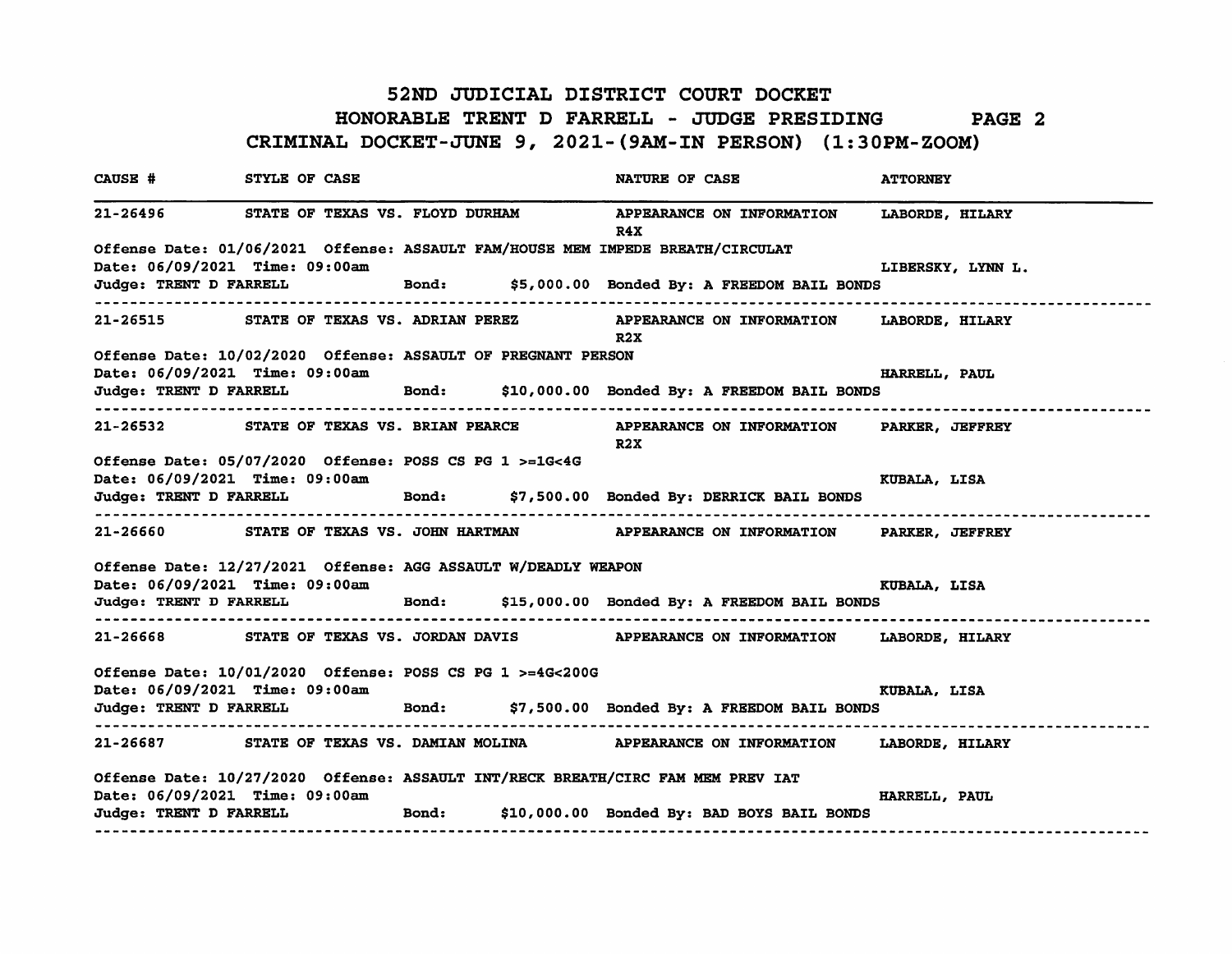#### 52ND JUDICIAL DISTRICT COURT DOCKET HONORABLE TRENT D FARRELL - JUDGE PRESIDING PAGE 3 CRIMINAL DOCKET-JUNE 9, 2021-(9AM-IN PERSON) (1:30PM-ZOOM)

CAUSE # STYLE OF CASE NATURE OF CASE ATTORNEY 21-26688 STATE OF TEXAS VS. DONOVAN O'DONNELL APPEARANCE ON INFORMATION DAVIDSON, WILLIAM F. Offense Date: 03/26/2021 Offense: POSS CS P6 2 < 16 Date: 06/09/2021 Time: 09:00am Judge: TRENT D FARRELL Bond: \$5,000.00 Bonded By: A FREEDOM BAIL BONDS 21-26689 STATE OF TEXAS VS. LINDSEY SCHUBERT APPEARANCE ON INFORMATION DAVIDSON, WILLIAM F. Offense Date: 04/04/2021 Offense: POSS CS P6 1 <16 DRU6 FREE ZONE Date: 06/09/2021 Time: 09:00am Judge: TRENT D FARRELL Bond: \$7,500.00 Bonded By: A FREEDOM BAIL BONDS 20-26296 STATE OF TEXAS VS. DELANO CRISS NTAG APPEARANCE HEARING DAVIDSON, WILLIAM F. R2X Offense Date: 06/07/2020 Offense: POSS CS P6 1 >=16<46 Date: 06/09/2021 Time: 09:00am **HARRELL, PAUL AUL** Judge: TRENT D FARRELL Bond: \$3,000.00 Bonded By: P.R. BOND 20-25977 STATE OF TEXAS VS. RONNY NDEKE PRE-TRIAL HEARIN6 STEVENS, SCOTT R5X Offense Date: 09/06/2019 Offense: PROSTITUTI/OTHER PAYOR SOLICIT PERSON < 18 YOA Date: 06/09/2021 Time: 09:00am HARRELL, PAUL Judge: TRENT D FARRELL Bond: \$25,000.00 Bonded By: A FREEDOM BAIL BONDS 16-23423 STATE OF TEXAS VS. JAMES CHESSER STATUS HEARIN6 STEVENS, SCOTT RESET 23X Offense Date: 02/16/2014 Offense: INDECENCY W/CHILD SEXUAL CONTACT Date: 06/09/2021 Time: 09:00am BASSETT, SAMUEL Judge: TRENT D FARRELL Bond: \$50,000.00 Bonded By: ATTORNEY BOND 20-26362 STATE OF TEXAS VS. EDWARD HERMANN APPEARANCE ON INFORMATION LABORDE, HILARY JAIL Offense Date: 08/08/2020 Offense: ASSAULT OF PRE6NANT PERSON Date: 06/09/2021 Time: 01:30pm **HARRELL, PAUL EXECUTE: 1999** HARRELL, PAUL Judge: TRENT D FARRELL Bond: \$50,000.00 Bonded By: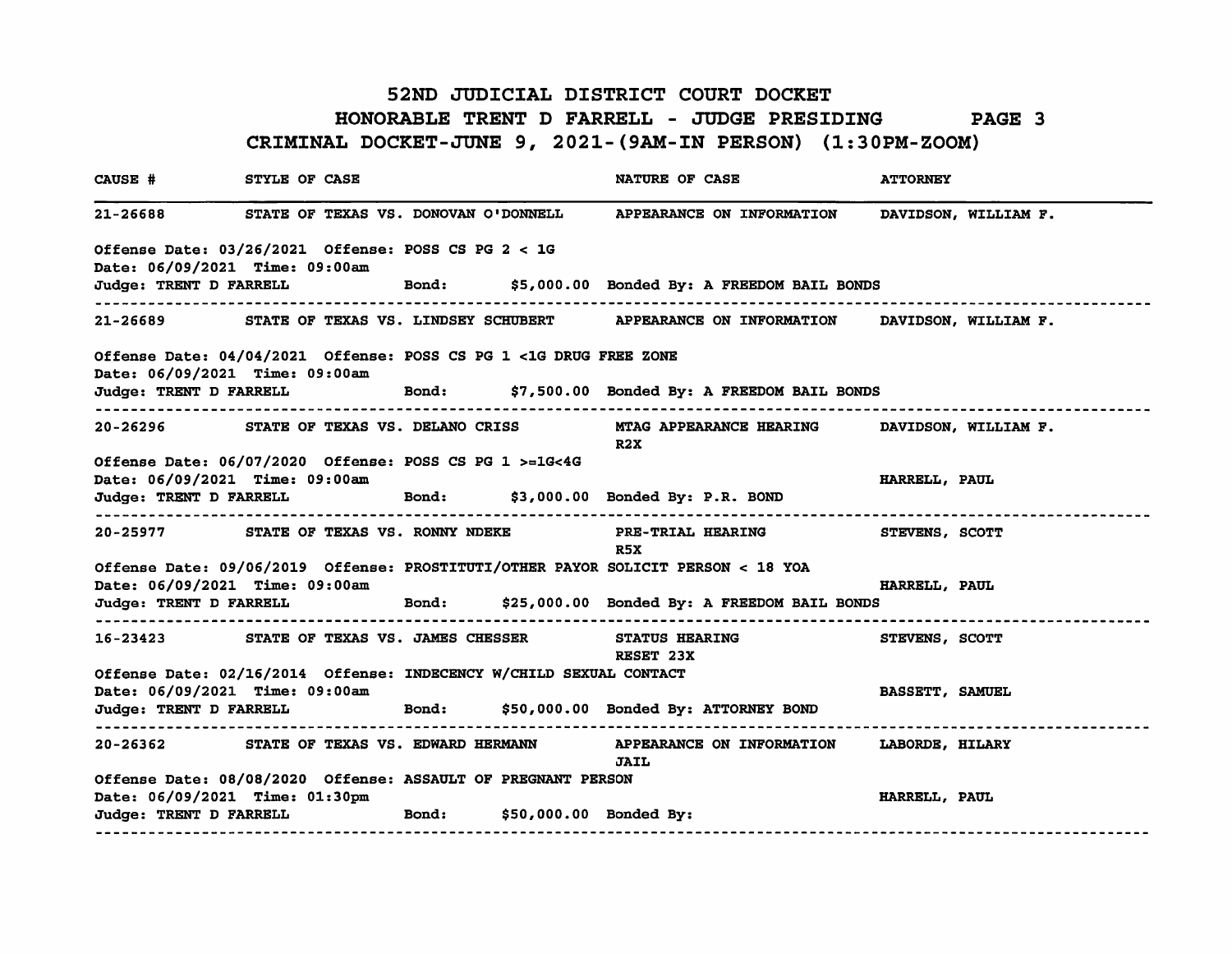# 52ND JUDICIAL DISTRICT COURT DOCKET HONORABLE TRENT D FARRELL - JUDGE PRESIDING PAGE 4 CRIMINAL DOCKET-JUNE 9, 2021-(9AM-IN PERSON) (1:30PM-ZOOM)

| CAUSE # STYLE OF CASE                                    |                                                                   |  |  | <b>NATURE OF CASE</b>                                                                                    | <b>ATTORNEY</b>      |  |  |
|----------------------------------------------------------|-------------------------------------------------------------------|--|--|----------------------------------------------------------------------------------------------------------|----------------------|--|--|
|                                                          | 21-26614 STATE OF TEXAS VS. DESLAND WALLACE                       |  |  | APPEARANCE ON INFORMATION<br><b>JAIL R4X (POSS RESOLUTION)</b>                                           | DAVIDSON, WILLIAM F. |  |  |
|                                                          | Offense Date: 01/20/2021 Offense: POSS CS PG 1 <1G                |  |  |                                                                                                          |                      |  |  |
|                                                          | Date: 06/09/2021 Time: 01:30pm                                    |  |  |                                                                                                          | HARRELL, PAUL        |  |  |
|                                                          | Judge: TRENT D FARRELL Bond: \$0.00 Bonded By:                    |  |  |                                                                                                          |                      |  |  |
|                                                          | 21-26641 STATE OF TEXAS VS. DAVID PELEBO                          |  |  | APPEARANCE ON INFORMATION PARKER, JEFFREY<br><b>JAIL</b>                                                 |                      |  |  |
|                                                          | Offense Date: 06/24/2021 Offense: THEFT <10 HEAD LIVESTOCK <\$30K |  |  |                                                                                                          |                      |  |  |
|                                                          | Date: 06/09/2021 Time: 01:30pm                                    |  |  |                                                                                                          | KUBALA, LISA         |  |  |
|                                                          |                                                                   |  |  | Judge: TRENT D FARRELL Bond: \$5,000.00 Bonded By: P.R. BOND                                             |                      |  |  |
|                                                          | 21-26548 STATE OF TEXAS VS. LOUIS AGUILAR                         |  |  | JAIL R3X (poss. plea)                                                                                    |                      |  |  |
|                                                          | Offense Date: 01/24/2021 Offense: BURGLARY OF HABITATION          |  |  |                                                                                                          |                      |  |  |
|                                                          | Date: 06/09/2021 Time: 01:30pm                                    |  |  |                                                                                                          | <b>HARRELL, PAUL</b> |  |  |
|                                                          | Judge: TRENT D FARRELL Bond: \$0.00 Bonded By:                    |  |  |                                                                                                          |                      |  |  |
|                                                          |                                                                   |  |  | 21-26639 STATE OF TEXAS VS. WILLIE THOMAS ARRAIGNMENT HEARING PARKER, JEFFREY<br><b>JAIL-PTH 6/28/21</b> |                      |  |  |
|                                                          | Offense Date: 01/01/2021 Offense: AGG ASSAULT W/DEADLY WEAPON     |  |  |                                                                                                          |                      |  |  |
|                                                          | Date: 06/09/2021 Time: 01:30pm                                    |  |  |                                                                                                          | HALL, BILLY RAY      |  |  |
| ------------------                                       | Judge: TRENT D FARRELL Bond: \$0.00 Bonded By:                    |  |  |                                                                                                          |                      |  |  |
|                                                          |                                                                   |  |  | 17-24169 STATE OF TEXAS VS. MASON RUSSELL MTAG APPEARANCE HEARING BOYD, DUSTY H.<br><b>JAIL</b>          |                      |  |  |
|                                                          | Offense Date: 05/28/2017 Offense: POSS CS PG 1 <1G                |  |  |                                                                                                          |                      |  |  |
| Date: 06/09/2021 Time: 01:30pm                           |                                                                   |  |  |                                                                                                          | BARNHILL, M. BRYON   |  |  |
| Judge: TRENT D FARRELL                                   |                                                                   |  |  |                                                                                                          |                      |  |  |
| -----------------                                        |                                                                   |  |  | 19-25687 STATE OF TEXAS VS. WANDA BOLEN MTAG APPEARANCE HEARING DAVIDSON, WILLIAM F.<br><b>JAIL R1X</b>  |                      |  |  |
| Date: 06/09/2021 Time: 01:30pm<br>Judge: TRENT D FARRELL | Offense Date: 06/11/2019 Offense: POSS CS PG 1 >=1G<4G            |  |  |                                                                                                          | HARRELL, PAUL S.     |  |  |
| -------------------                                      |                                                                   |  |  |                                                                                                          |                      |  |  |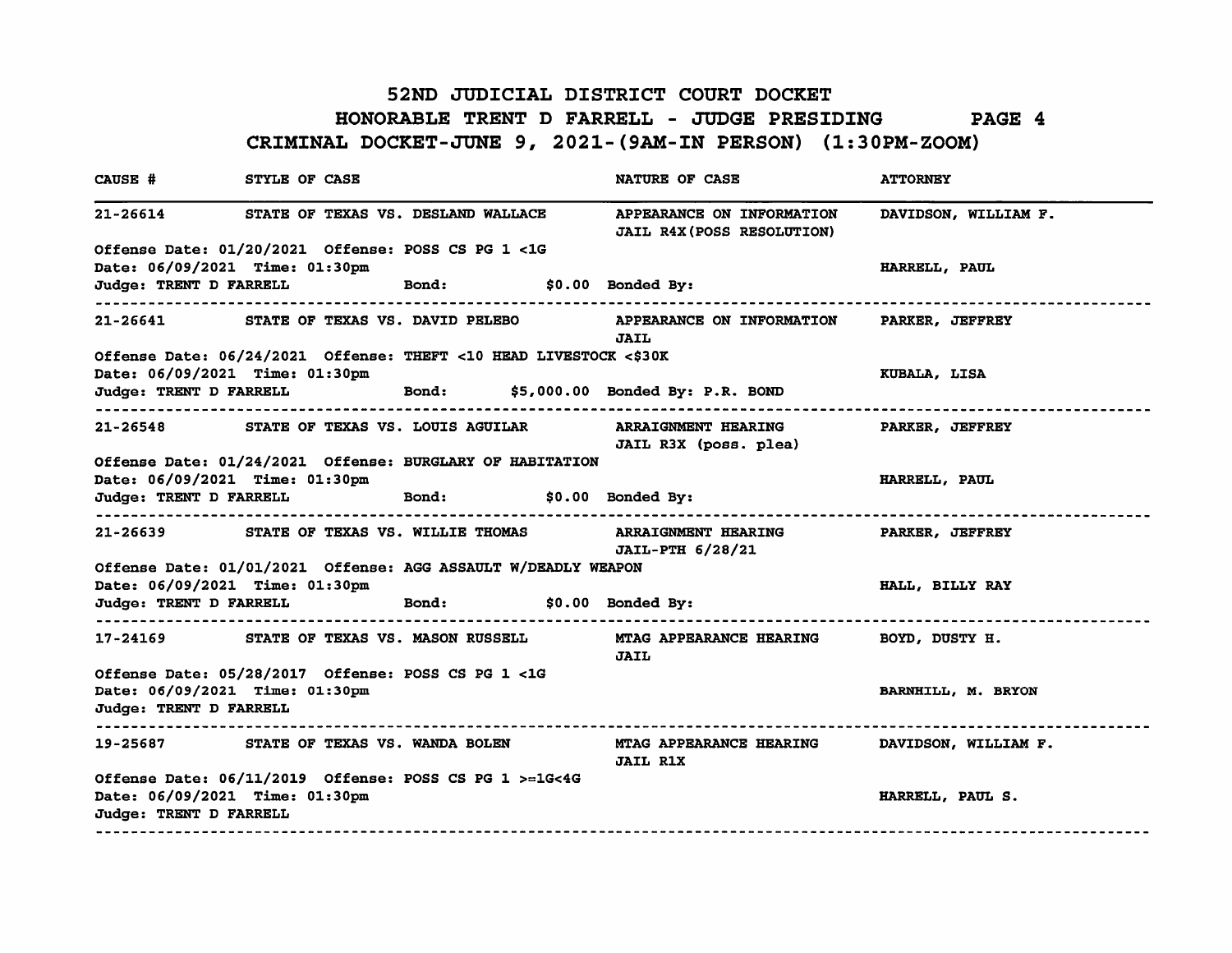### 52ND JUDICIAL DISTRICT COURT DOCKET HONORABLE TRENT D FARRELL - JUDGE PRESIDING PAGE 5 CRIMINAL DOCKET-JUNE 9, 2021-(9AM-IN PERSON) (1:30PM-ZOOM)

| <b>CAUSE #</b>         | STYLE OF CASE                                                                       |                  |  | <b>NATURE OF CASE</b>                                                                                      | <b>ATTORNEY</b>       |  |  |
|------------------------|-------------------------------------------------------------------------------------|------------------|--|------------------------------------------------------------------------------------------------------------|-----------------------|--|--|
|                        | 19-25863 STATE OF TEXAS VS. KELLI MEINERT                                           |                  |  | MTR APPEARANCE HEARING<br><b>JAIL</b>                                                                      | DAVIDSON, WILLIAM F.  |  |  |
|                        | Offense Date: 06/26/2019 Offense: BURGLARY OF HABITATION                            |                  |  |                                                                                                            |                       |  |  |
|                        | Date: 06/09/2021 Time: 01:30pm                                                      |                  |  |                                                                                                            | HALL, BILLY RAY       |  |  |
| Judge: TRENT D FARRELL | -----------------------------                                                       |                  |  |                                                                                                            |                       |  |  |
|                        | 19-25610 STATE OF TEXAS VS. PAUL EAKES                                              |                  |  | <b>PRE-TRIAL HEARING STEVENS, SCOTT</b><br><b>JAIL R1X</b>                                                 |                       |  |  |
|                        | Offense Date: 07/26/2017 Offense: POSS OF CHILD PORNOGRAPHY                         |                  |  |                                                                                                            |                       |  |  |
|                        | Date: 06/09/2021 Time: 01:30pm                                                      |                  |  |                                                                                                            | HARRELL, PAUL         |  |  |
|                        | Judge: TRENT D FARRELL Bond: \$0.00 Bonded By:                                      |                  |  | ----------------------------------                                                                         | --------------------- |  |  |
|                        | 19-25611 STATE OF TEXAS VS. PAUL EAKES                                              |                  |  | PRE-TRIAL HEARING STEVENS, SCOTT<br><b>JAIL R1X</b>                                                        |                       |  |  |
|                        | Offense Date: 07/26/2017 Offense: POSS OF CHILD PORNOGRAPHY                         |                  |  |                                                                                                            |                       |  |  |
|                        | Date: 06/09/2021 Time: 01:30pm                                                      |                  |  |                                                                                                            | HARRELL, PAUL         |  |  |
|                        | Judge: TRENT D FARRELL <b>budge: TRENT D</b> FARRELL <b>budge: SO.00</b> Bonded By: |                  |  |                                                                                                            |                       |  |  |
|                        |                                                                                     |                  |  | 19-25612 STATE OF TEXAS VS. PAUL EAKES PRE-TRIAL HEARING STEVENS, SCOTT<br><b>JAIL R1X</b>                 |                       |  |  |
|                        | Offense Date: 07/26/2017 Offense: POSS OF CHILD PORNOGRAPHY                         |                  |  |                                                                                                            |                       |  |  |
|                        | Date: 06/09/2021 Time: 01:30pm                                                      |                  |  |                                                                                                            | HARRELL, PAUL         |  |  |
|                        | Judge: TRENT D FARRELL Bond: \$0.00 Bonded By:<br>------------------------------    |                  |  | . <i>.</i>                                                                                                 |                       |  |  |
|                        |                                                                                     |                  |  | 20-26394 STATE OF TEXAS VS. LEON BARKER PRE-TRIAL HEARING LABORDE, HILARY<br><b>JAIL R5X (ARRAIGNMENT)</b> |                       |  |  |
|                        | Offense Date: 06/13/2020 Offense: AGG SEXUAL ASSAULT                                |                  |  |                                                                                                            |                       |  |  |
|                        | Date: 06/09/2021 Time: 01:30pm                                                      |                  |  |                                                                                                            | KUBALA, LISA          |  |  |
| ------------------     | Judge: TRENT D FARRELL Bond: \$0.00 Bonded By:                                      |                  |  |                                                                                                            |                       |  |  |
|                        |                                                                                     |                  |  | 21-26543 STATE OF TEXAS VS. LAWRENCE PARKER, JR PRE-TRIAL HEARING LABORDE, HILARY<br><b>JAIL 1ST PTH</b>   |                       |  |  |
|                        |                                                                                     |                  |  | Offense Date: 04/22/2020 Offense: ASSAULT FAMILY/HOUSEHOLD MEMBER PREV CONV IAT                            |                       |  |  |
|                        | Date: 06/09/2021 Time: 01:30pm                                                      |                  |  |                                                                                                            | HALL, BILLY RAY       |  |  |
| Judge: TRENT D FARRELL |                                                                                     | <b>Example 1</b> |  | $$0.00$ Bonded By:                                                                                         |                       |  |  |
|                        | ---------------------------------                                                   |                  |  |                                                                                                            |                       |  |  |